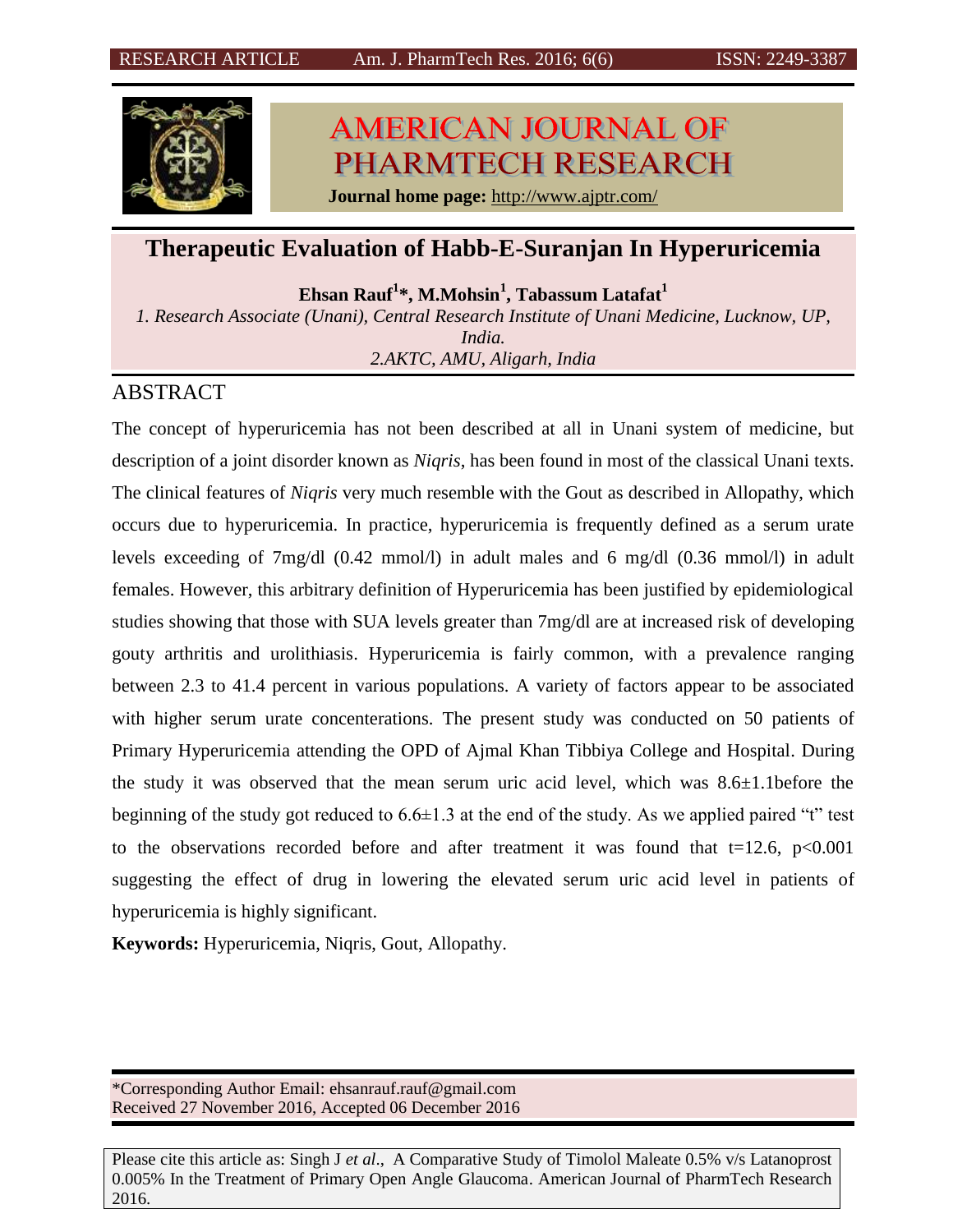# INTRODUCTION

The concept of hyperuricemia and gout is much explored by Ancient unani scholars and a vivid description is available in unani literature. Although the disease has its description even in the era of Hippocrates. He has well explained about its incidence and heredity association. Similarly the use of Colchicum (Suranjan) is also since ancient historical periods by Unani Physicians at large. The advancement in knowledge particularly with reference to modern medical science makes the concept of disease its etiopathogenesis and diagnosis more easy and understandable.

The Gout is a disorder that involves the abnormalities of nucleotide metabolism i.e. purine and pyrimidines, in which either there is an increased production of purine metabolites i.e. uric acid or their impaired excretion. If the complex biochemical pathway of production and excretion of uric acid is within the frame of homoeostasis then serum uric acid level does not affect joints and body system any more, but any disturbance in homeostasis makes the plasma urate level high, arising hyperuricemia and then conversion of Mono Sodium Urate (MSU) crystals & its deposition particularly on peripheral smaller joints and development of a reactionary synovitis with the involvement of the surrounding of the joints and a typical presentation of an attack of acute gouty arthritis occurs.

It is also a fact that acute attack is a self limiting process in due course and only needs Anti inflammatory, Analgesics to relieve the unbearable symptoms of pain and inflammation. But Analgesic & Anti inflammatory drugs do not have any effect on level of uric acid. It is therefore patients need further medication after resolution of acute attack. The colchicum (Suranjan) consists of Colchicine is well recognized medicine used as drug of choice for gouty arthritis since ancient time and even its alkaloid colchicine is used in modern medicine for such ailment to relieve clinical features of acute gout. Nowadays many modern physicians prefer other NSAIDs for such condition. But neither the colchicine nor any NSAIDs has effect on hyperuricemia and long term prognosis of gouty arthritis. Therefore in chronic gout and hyperuricemia the uricosuric drugs particularly Allopurinol is used. Both NSAIDs, Allopurinol, colchicines have several undesirable effects which are very much intolerable in future course of disease and are not very much effective in long term prognosis of gouty arthritis particularly in impairment of synovium i.e. synovial membrane, underlying cartilage and intraarticular space and therefore in long term the disease affects the joint, osteoarthritic changes take place.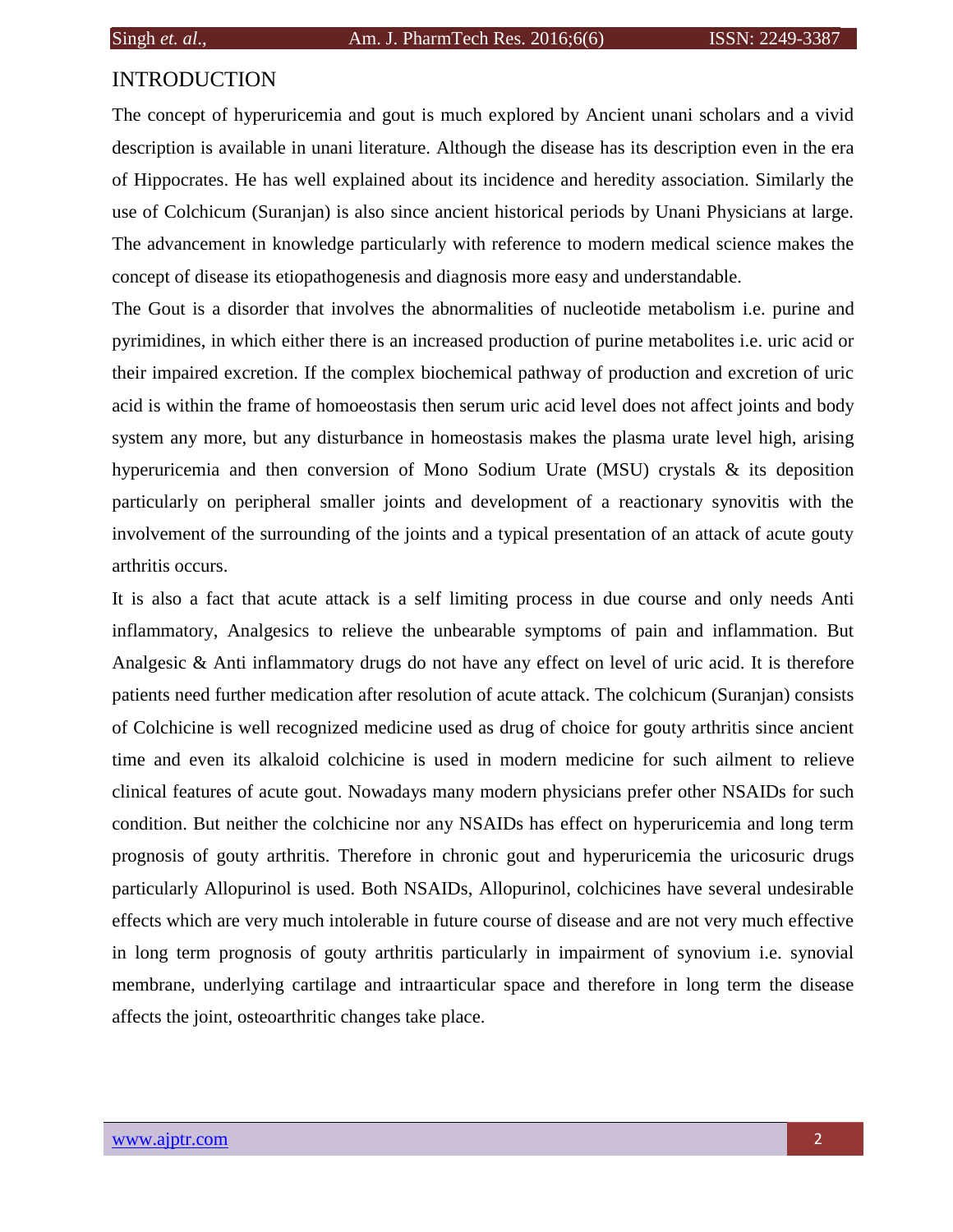With above facts a clinical study on hyperuricemia was designed and a Pharmacopoeial unani preparation *Habb-e-Suranjan* was choosen for it, to asses the efficacy along with its safety with following Aims and Objectives.

- 1. The concept of Niqris and its exploration with hyperuricemia and gout.
- 2. To observe the efficacy of Unani Pharmacopoeial formulation Habb-e-Suranjan on hyperuricemia and related signs and symptoms.
- 3. To observe the objective effect of above formulation on serum uric acid level
- 4. To observe any concomitant and adverse effects of formulation
- 5. To observe the possible mechanism of action with reference to the action of individual ingredients present in formulation with reference to their action mentioned in various unani Materia Medica.
- 6. To propose the drug if found effective in condition of hyperuricemia and related disorders.

I hope that present work will contribute to recognize the system as Evidence Based Medicine before medical fraternity, researchers and will be contribution for the system as a whole.

## MATERIAL AND METHOD

The study was conducted on 50 patients of Primary Hyperuricemia attending the OPD of Ajmal Khan Tibbiya College and Hospital, during the period extending from September 2011 to December 2013. The clearance was taken from the ethical committee of the department before starting the study. Only the patients fulfilling the inclusion criteria were included in the study. The patients were selected on the basis of history, physical examinations, and investigations. All the findings were recorded on the case report form designed for the study. Before enrolment into the study, informed written consent was obtained. The patients who did not fulfill the inclusion criteria were excluded from the study.

## **Inclusion Criteria**

- 1. Presence of pain in one or more joints.
- 2. Presence of swelling, tenderness, redness and raised local temperature in the affected joint.
- 3. Presence of elevated level of uric acid in the serum i.e., more than 7mg/100ml in males and more than 6 mg/100 ml in cases of females.

# **Exclusion Criteria**

- 1. Positive Rheumatoid Arthritis factor and presence of more than 200 IU/ml of Antistreptolysin O in the blood.
- 2. Patients with hepatic and renal disorders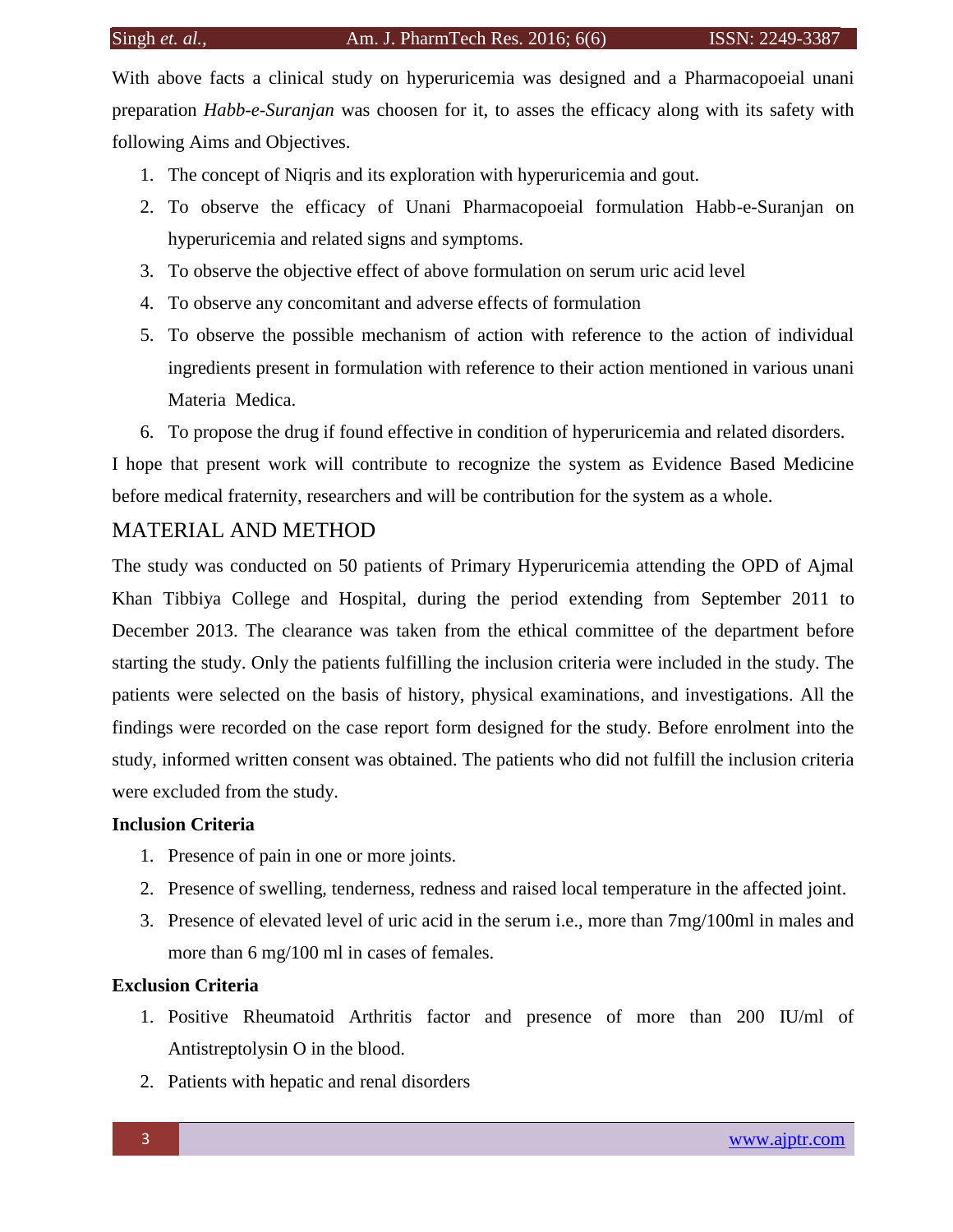- 3. Pregnancy and Lactation
- 4. Patients of Hypertension, Ischaemic heart disease, Diabetes mellitus
- 5. Cases aged below 16 years and more than 65 years.

# **Type of Study**

Single-Arm Clinical study

# **Sample Size**

The sample size was fixed to 50 patients.

# **Subjective Parameters**

Pain, swelling, tenderness, increased local temperature in the joints, Painful joint movement.

# **Objective Parameter**

Serum uric acid level

All the cases were informed of the duration of the study, the expected benefits and the hazards of drugs to be used. No concomitant treatment was allowed.

While carrying out this study, following approach was followed in all the cases-

- 1. Detailed History
- 2. Physical Examination
- 3. Investigations.

### **History**

A relevant history of the patients was recorded with regard to their chief complaints with duration, name, age, sex, religion, occupation, marital status, food habits and history of use of alcohol were noted down.Other points like family history of gout, history of trauma, renal calculi and acute monoarticular arthritis, history of use of allopurinol, colchicines and NSAIDs were also meticulously noted down at the commencement of the study.

Patients were also interrogated about the nature of pain and various aggravating and relieving factors.

# **General Physical and Systemic Examination:**

All the patients were subjected to a comprehensive general physical, systemic and joints examination. The findings were recorded in the proforma designed for the study. The joint involved were examined for signs of inflammation, active and passive movements and presence of swelling at the beginning of the day (0 day) and thereafter regularly during the follow up i.e. at  $15<sup>th</sup>$ day,  $30<sup>th</sup>$  Day,  $45<sup>th</sup>$  Day and  $60<sup>th</sup>$  Day. The patients were examined for the presence of any tophi too.

### **Investigations**

[www.ajptr.com](http://www.ajptr.com/) **4** and 4 and 4 and 4 and 4 and 4 and 4 and 4 and 4 and 4 and 4 and 4 and 4 and 4 and 4 and 4 and 4 and 4 and 4 and 4 and 4 and 4 and 4 and 4 and 4 and 4 and 4 and 4 and 4 and 4 and 4 and 4 and 4 and 4 and 4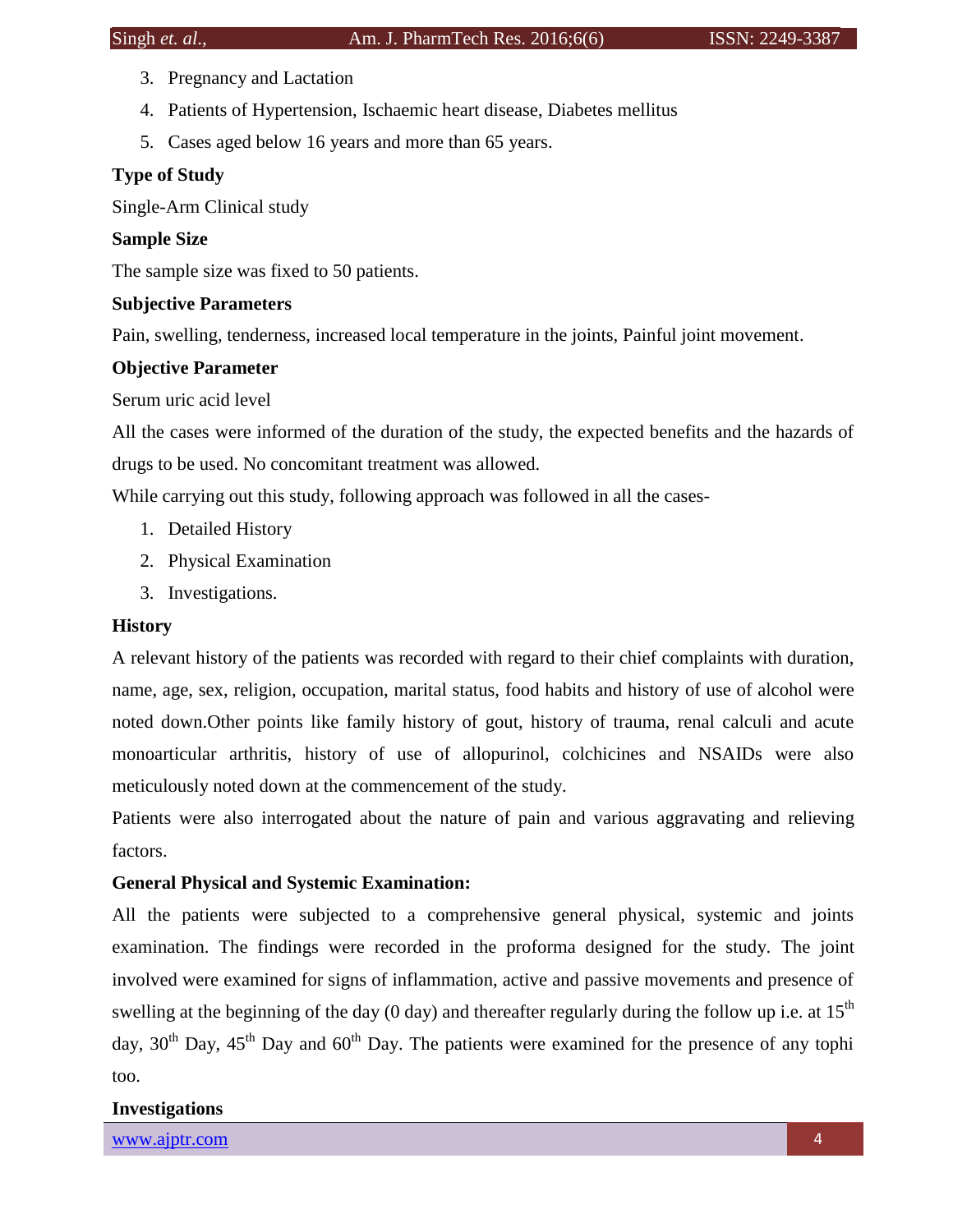Following investigations were carried out during the course of the study to ensure better diagnosis

## **Examination of Blood**

The hematological assessment of all the cases was made at regular intervals. Following tests were carried out-

a. Rheumatoid Arthritis (RA-factor) test-By Latex Slide & Tube Test

b. Anti streptolysin O Titre- By slide test

Both these tests were carried out at the beginning of the study (0 day) to rule out the presence of rheumatoid disease.

- c. Blood Sugar (Random) estimation –GOD/POD Method
- d. Blood urea estimation- By UV method
- e. Serum creatinine estimation –By Picrate method
- f. Liver function test (LFT):
- S.bilirubin-Jendrassik and Grog method

Asparate aminotransferase (AST)-UV kinetic method

Alanine aminotransferase (ALT)-UV kinetic method

Alkaline Phosphatase-PNPP method

g. Total Leucocyte count using Neubauer's chamber

h. Differential Leucocyte count by visual counting method

i. Haemoglobin percentage.(Sahli's method)

j. Erythrocyte sedimentation rate (ESR) by Wintrobe's method

These tests were carried out twice at beginning of the study  $(0 \text{ Day})$  and then at the end  $(60^{\text{th}}$  day).

This was done to observe the effect (if any) of our drugs on renal and liver function and blood sugar.

k. Serum Uric acid estimation:-The estimation of serum uric acid was carried out at the beginning of the study (0 Day) and then regularly during the follow-up at  $30<sup>th</sup>$  day and  $60<sup>th</sup>$  day.

This estimation was carried out by Enzymatic Colorimetric Method (Trinder).

# **Urinalysis**

Examination of Urine for the presence of albumin, sugar, pus cells and urates was carried out before the commencement of the study and after completion of the study.

## **Availability of the drugs:**

*Habb-e- Suranjan* is a pharmacopoeial preparation taken from the National Formulary of Unani Medicine. The ingredients of this Habb were procured from DakhanaTibbiya College and identified properly. Thenprepared the tablets from Dispensary of Ajmal Khan Tibbiya College and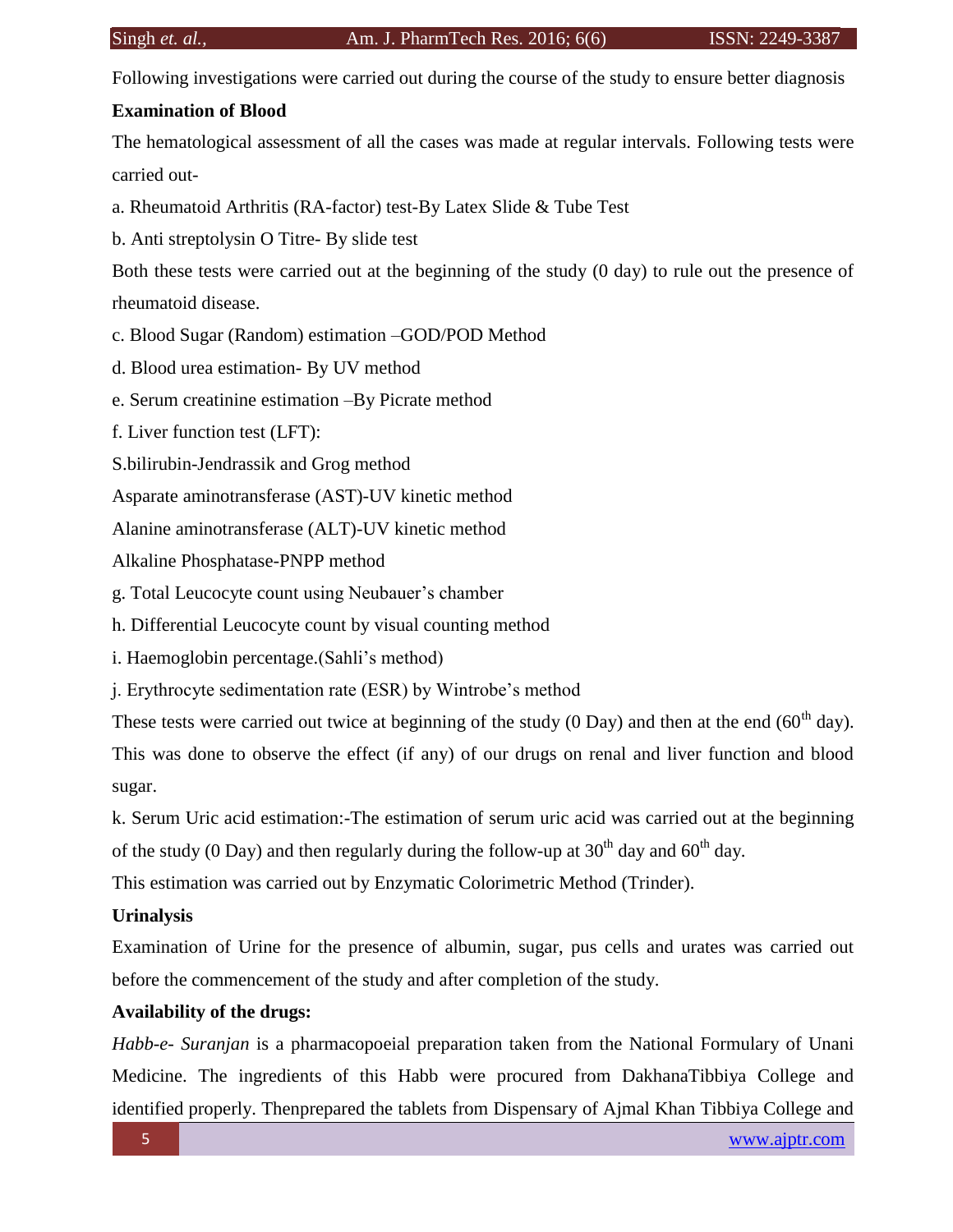Hospital.Habb-e-Suranjan is given in the dosage of 2 tablets three times a day (6gm / day) to all the cases irrespective of age, sex, and the severity of the disease.The ingredients of *Habb-e-Suranjan* are as follows:<sup>1</sup>

*SuranjanShirin* (Colchicum autumnale)

*Turbud* (Ipomoea turpethum)

*Muqil* (Commiphoramukul)

*ShahemHanzal* (Citrulluscolocynthis)

*Post HalelaZard* (Terminaliachebula)

All the drugs were in equal weight.

The duration of the study was 60days. The follow up of all the cases were carried out at the interval of 15 days i.e., at 0,15,30,45 and 60 days.

# RESULTS AND DISCUSSION

During the study it was observed that painful joint movements were presents in all 50 patients which got improved in 5 cases (10%) after 15 days of treatment. The improvement after 30, 45 and 60 days were 40%, 54% and 70% respectively.(Table 1)

Out of 50 patients 40 patients suffered from swelling, 35 patients suffered from tenderness and 12 patients suffered from increased local temperature. There was an overall improvement of 75% in swelling, 74.28% in tenderness and 75% in increased local temperature.(Table 2)

|                                                                                       | 0 Day<br>No of<br>patients          | $\overline{15^{th}}$ Day<br>No of patients<br>improved $\&$<br>$\%$ | $\overline{30^{th}}$ Day<br>No of patients<br>improved &<br>$\%$ | $45^{\text{th}}$ Day<br>No of patients<br>improved $\&\%$      | 60thDay<br>No of patients<br>improved &%          |  |
|---------------------------------------------------------------------------------------|-------------------------------------|---------------------------------------------------------------------|------------------------------------------------------------------|----------------------------------------------------------------|---------------------------------------------------|--|
| Painful Joint                                                                         | 50                                  | 5(10.00)                                                            | 20(40.00)                                                        | 27(54.00)                                                      | 35(70.00)                                         |  |
| Movement                                                                              |                                     |                                                                     |                                                                  |                                                                |                                                   |  |
| Table 2: Showing Effect Of Drugs On Swelling, Tenderness, Increased Local Temperature |                                     |                                                                     |                                                                  |                                                                |                                                   |  |
| <b>Clinical</b><br><b>Features</b>                                                    | 0 Day<br>No of<br>patients<br>$&\%$ | $15th$ Day<br>No of patients<br>improved &<br>$\frac{6}{9}$         | $30th$ Day<br>No of patients<br>improved $\&$<br>$\frac{0}{0}$   | $45^{\text{th}}$ Day<br>No of<br>patients<br>improved<br>$&\%$ | 60thDay<br>No of<br>patients<br>improved<br>$&\%$ |  |
| Swelling                                                                              | 40(80.00)                           | 10(25.00)                                                           | 18(45.00)                                                        | 26(65.00)                                                      | 30(75.00)                                         |  |
| Tenderness                                                                            | 35(70.00)                           | 6(17.14)                                                            | 13(37.14)                                                        | 20(57.14)                                                      | 26(74.28)                                         |  |
| Increased local<br>temperature                                                        | 12(24.00)                           | 2(16.66)                                                            | 4(33.33)                                                         | 7(58.33)                                                       | 9(75.00)                                          |  |

**Table 1: Showing Effect of Drugs on the Painful Joint Movement**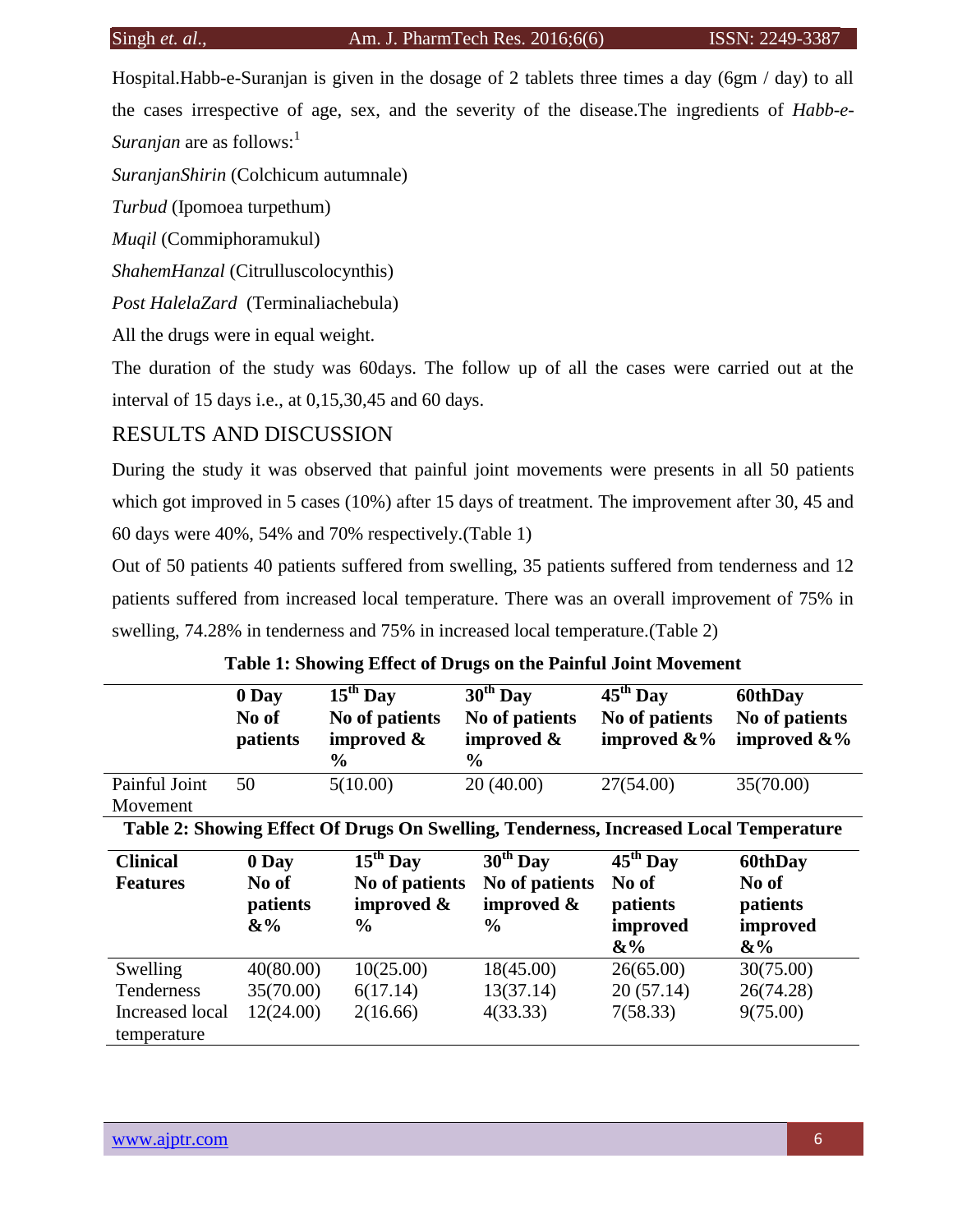During the study it was observed that 36 patients had intermittent pain while 14 patients had continuous pain before the beginning of the study. The improvement in intermittent pain after 15, 30, 45 and 60 days was 19.44%, 38.88%, 55.55% and 80.55% respectively while in continuous joint pain the improvement after 15,30,45 and 60 days was 14.28%, 35.71%, 64.28% and 78.57% respectively.(Table 3)

During the study it was observed that the mean serum uric acid level, which was 8.6±1.1before the beginning of the study got reduced to  $6.6\pm1.3$  at the end of the study. As we applied paired "t" test to the observations recorded before and after treatment it was found that  $t=12.6$ ,  $p<0.001$ suggesting the effect of drug in lowering the elevated serum uric acid level in patients of hyperuricemia is highly significant.(Table 4)

| <b>Character of</b> 0 Day                           |          | $15th$ Day                | $30th$ Day                | $45^{\text{th}}$ Day | <b>60thDay</b>  |
|-----------------------------------------------------|----------|---------------------------|---------------------------|----------------------|-----------------|
| Pain                                                | No of    | No of patients            | No of patients            | No of patients       | No of patients  |
|                                                     | patients | improved $\& \frac{9}{6}$ | improved $\& \frac{9}{6}$ | improved $\&\%$      | improved $\&\%$ |
| Intermittent                                        | 36       | 7(19.44)                  | 14(38.88)                 | 20(55.55)            | 29(80.55)       |
| Continuous                                          | 14       | 2(14.28)                  | 5(35.71)                  | 9(64.28)             | 11(78.57)       |
| Table 4: Showing Effect of Drugs on Serum Uric Acid |          |                           |                           |                      |                 |

|                                                        | <b>Before Treatment</b> After Treatment<br>0 Day | $30^{th}$ Day 60 <sup>th</sup> Day |  |
|--------------------------------------------------------|--------------------------------------------------|------------------------------------|--|
| Mean serum uric acid $\pm$ S.D.(mg/100ml 8.6 $\pm$ 1.1 |                                                  | $7.6 \pm 0.85$ $6.6 \pm 1.3$       |  |
| $\sim$ $\sim$ $\sim$ $\sim$                            |                                                  |                                    |  |

 $t=12.6$ ,  $p<0.001$ 

The effect of drug on haematological parameters studied is shown in Table No.15and Graph 15 a &15 b. Mean haemoglobin in patients before the treatment was  $12.53\pm1.08$  gm/dl while after the treatment it was  $12.43\pm1.15$ (t=1.90, p>0.05) which is not significant. Mean TLC before treatment was 7925.4 $\pm$ 1632.8while after the treatment it was 7388.2 $\pm$ 1505.8 (t=1.90, p>0.05) which is not significant. Mean ESR before treatment was  $14.18 \pm 5.32$  while after the treatment it was 13.84±5.20 (t=1.22, p>0.05) which is not significant. Mean neutrophils before the treatment was 56.18±8.47 while after the treatment it was 55.38±8.43 (t=1.61, p>0.05) which is not significant.Mean lymphocytes before the treatment was 34.68±5.44 while after the treatment it was  $34.28\pm5.65$  (t=1.21, p $>0.05$ ) which is not significant. Mean eosinophils before the treatment was  $3.3\pm1.31$  while after the treatment it was  $3.36\pm1.27$  (t=0.36, p>0.05) which is not significant. Mean monocyte before treatment was  $4.6\pm 2.24$  while after the treatment it was  $4.74\pm 2.14$  (0.73, p $>0.05$ ) which is not significant. Mean Basophil before treatment was  $0.36\pm0.48$  while after the treatment it was  $0.28 \pm 0.45$  (t=1.0, p>0.05) which is not significant.

The effect of drugs on biochemical parameters studied is shown in (Table : 5)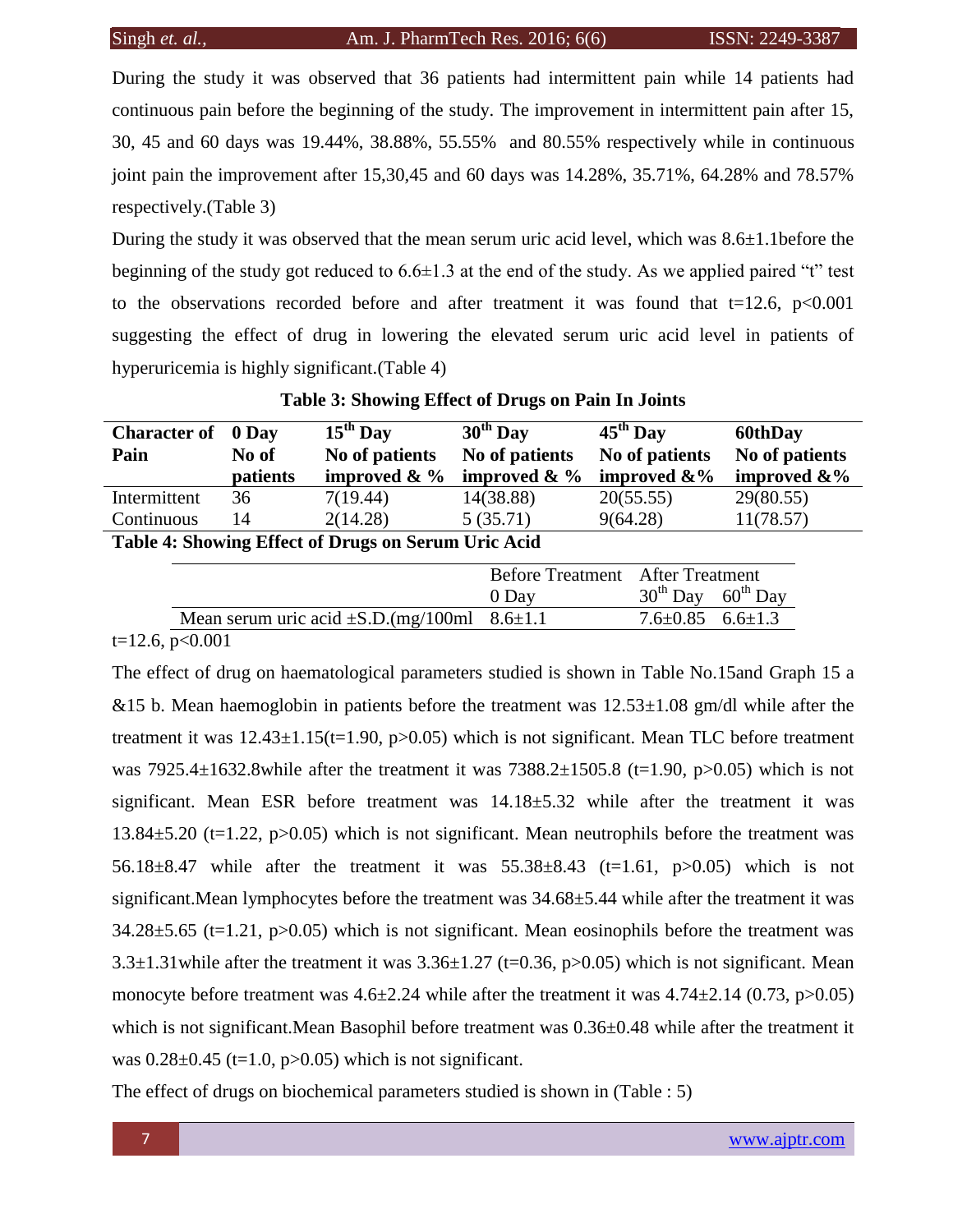| S.No | Investigation  | <b>Mean± SD</b>     |                   | t value | p value |
|------|----------------|---------------------|-------------------|---------|---------|
|      |                | BT                  | <b>AT</b>         |         |         |
| 1.   | Hbgm/dl        | $12.53 \pm 1.08$    | $12.43 \pm 1.15$  | 1.907   | >0.05   |
| 2.   | TLC/cumm       | $7925.4 \pm 1632.8$ | 7388.2±1505.8     | 0.4436  | >0.05   |
| 3.   | <b>ESR</b>     | $14.18 \pm 5.32$    | $13.84 \pm 5.20$  | 1.22    | >0.05   |
| 4.   | N/cumm         | $56.18 \pm 8.47$    | $55.38 \pm 8.43$  | 1.61    | >0.05   |
| 5.   | L/cumm         | $34.68 \pm 5.44$    | $34.28 \pm 5.65$  | 1.21    | >0.05   |
| 6.   | E/cumm         | $3.3 \pm 1.31$      | $3.36 \pm 1.27$   | 0.36    | >0.05   |
| 7.   | M/cumm         | $4.6 \pm 2.24$      | $4.74 \pm 2.14$   | 0.73    | >0.05   |
| 8.   | B/cumm         | $0.36 \pm 0.48$     | $0.28 \pm 0.45$   | 1       | >0.05   |
| 9.   | RBS mg/dl      | $86.04 \pm 11.11$   | $86.58 \pm 11.58$ | 0.77    | >0.05   |
| 10.  | $SB$ mg/dl     | $1.07 \pm 0.17$     | $2.92 + 13.14$    | 0.98    | >0.05   |
| 11.  | <b>AST U/L</b> | $29.48 \pm 6.69$    | $29.8 \pm 6.89$   | 0.94    | >0.05   |
| 12.  | <b>ALT U/L</b> | $23.6 \pm 4.93$     | $23.86 \pm 4.89$  | 0.71    | >0.05   |
| 13.  | <b>SAP U/L</b> | $112.8 \pm 11.91$   | 112.9±12.27       | 0.20    | >0.05   |
| 14.  | $BU$ mg/dl     | $28.5 \pm 5.76$     | $30.1 \pm 14.20$  | 0.79    | >0.05   |
| 15.  | $SC$ mg/dl     | $1.02 \pm 0.14$     | $1.00 \pm 0.13$   | 1.30    | >0.05   |

# **Table 5: Showing effect of Drugs on Safety Parameters**

Hb=Haemoglobin, TLC: Total leukocyte count ESR: Erythrocyte sedimentation rate, ,N=neutrophils, L=lymphocyte, E=Eosionophils, M=Monocyte, B=Basophils, RBS=Random blood sugar, SB=serum bilirubin, AST=Aspartate aminotransferase, ALT=Alanine aminotransferase, SAP=serum Alkaline Phosphatase, BU=Blood urea, SC=serum creatinine.

Mean Random blood sugar before treatment was  $86.04 \pm 11.11$  while after the treatment it was  $86.58\pm11.58$  (t=0.77, p>0.05) which is not significant. Mean serum bilirubin before treatment was  $1.07\pm0.17$  while after treatment it was 2.92+13.14 (t=0.98, p>0.05) which is not significant. Mean AST before treatment was  $29.48\pm6.69$  while after treatment it was  $29.8\pm6.89$  (t=0.94, p>0.05) which is not significant. Mean ALT before treatment was  $23.6\pm4.93$  while after treatment it was 23.86±4.89 (t=0.71, p>0.05) which is not significant. Mean serum alkaline phosphatase before treatment was  $112.8\pm11.91$  while after treatment it was  $112.9\pm12.27$  (t=0.20, p>0.05) which is not significant. Mean blood urea before treatment was 28.5±5.76 while after treatment it was  $30.1\pm14.20$  (t=0.79, p>0.05) which is not significant. Mean serum creatinine before treatment was 1.02 $\pm$ 0.14 while after treatment it was 1.00 $\pm$ 0.13 (t=1.30, p $>$ 0.05) which is not significant.

# **DISCUSSION**

In this clinical study the efficacy of *Habb-e-Suranjan* a pharmacopoeial preparation was observed on clinical symptoms, signs and related biochemical features and the effects were noted on every 15 days up to two months.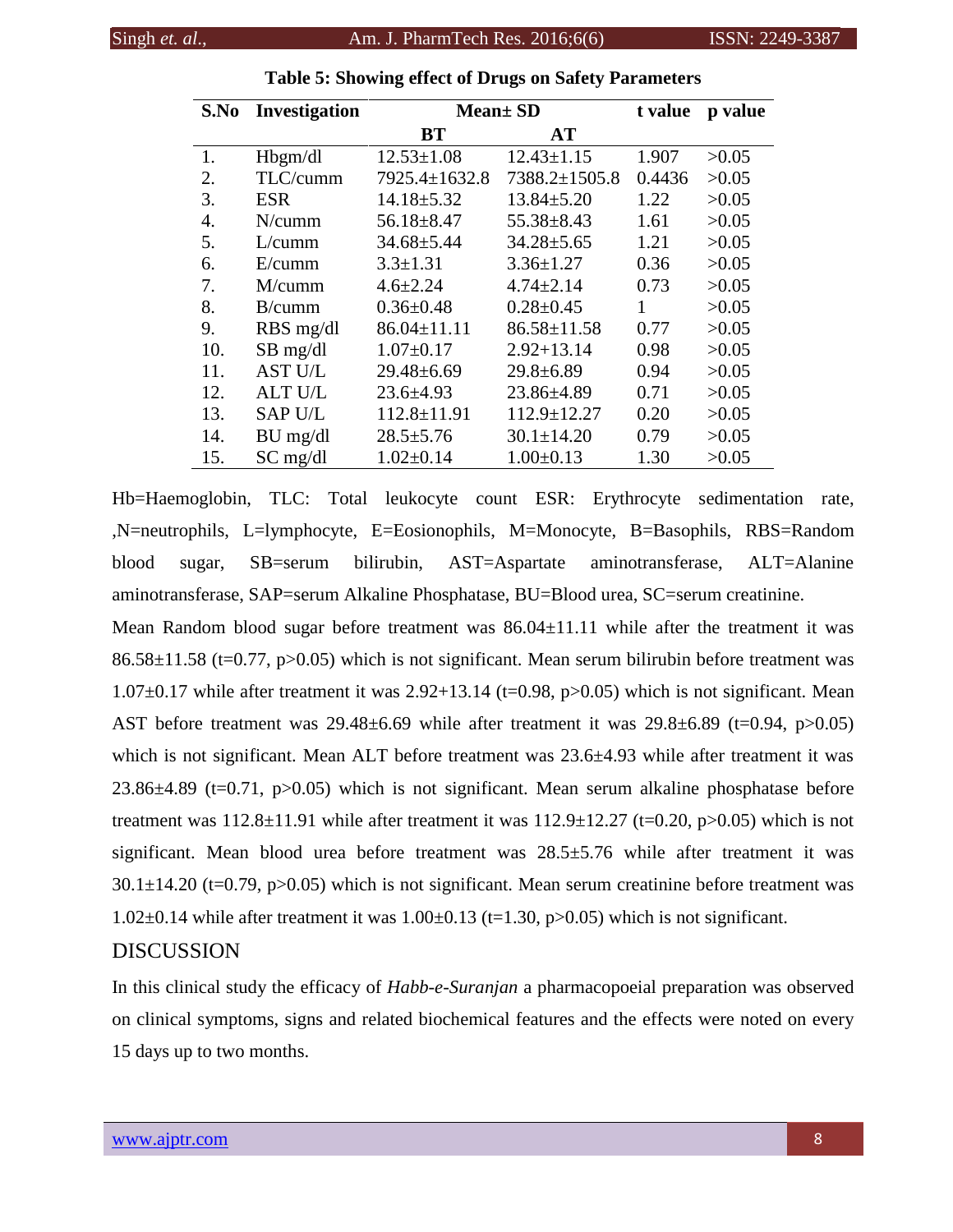The main clinical presentation of hyperuricemia is gouty arthritis. Hence the effect on painful joint movement, swelling, tenderness and increased local temperature was main hallmark of the disease and it was found that significant improvements were observed in all three features. The painful joint movement was present in all 50 patients and there was significant but gradual improvement noted on every visit of the patient and at the  $60<sup>th</sup>$  day almost 70% patients were noted to be improved in painful joint movement. Similarly the swelling was also improved in 75% cases while as almost 75% improvement in tenderness and increased local temperature were noted. These clinical improvements are mainly because of composition of our drug which are very much suitable to the pathogenesis of hyperuricemia and gouty arthritis. Our drug combination consists of drugs like *Turbud* (Ipomoea turpethum), *Shahem Hanzal* (Citrullus colocynthis) which are mainly purgative in action and mainly facilitates the expulsion of uric acid through intestine. As it is mentioned in our clinical textbooks  $^{2,3,4}$  that 1/3 of uric acid excretion is taken place by intestine, it is therefore in under excretors these drugs play a wonderful role but it is also a fact that their purgative action is harmful to the patient when used for a prolong period. It is therefore the formulation is well designed by addition of *Post halela zard* (Terminalia chebula) which not only works as anti inflammatory but also rectify the action of above mentioned drugs i.e. *Turbud* and *Shahem hanzal* and making the formulation least toxic because of its astringent action as well as tonic action on stomach and intestine. $5,6,7,8,9,10$ 

Anti inflammatory action of *shahem hanzal and suranjan* play a vital role on joint pain and painful joint movement along with reduction in swelling and tenderness.<sup>7,11,12,13</sup> The resolvent and analgesic action of *suranjan shirin* (Colchicum autumnale) is enough to explain the mechanism through which the gradual improvements happened.<sup>5,6,7,9,11,12,14,15,16</sup>

The drugs like *Muqil, Turbud, Suranjan and Shahem Hanzal* are very well prescribed drugs for these ailments in day to day practice by ancient unani physicians as well as modern unani physicians with various combinations and it was observed through all descriptions mentioned in classical textbooks that *Suranjan* (Colchicum autumnale) and *Muqil* (Commiphora mukul) are the predominant in almost every condition of the joints where there is inflammation and pain.<sup>5,6,7,11,12</sup> It is also pertinent to mention here that *Suranjan shirin* (Colchicum autumnale) consists of Colchicine which has pivotal role in gouty arthritis due to its action. It inhibit the aggregation of inflammatory mediators and cytokines on inflammatory sites particularly of synovium and synovial membrane.<sup>17</sup> It is therefore it is also effective in all inflammatory joint conditions, but due to its excretory action on uric acid, it is mainly prescribed for hyperuricemia and gouty arthritis whether it is acute or chronic. The second important action of *suranjan* is its astringent and

9 [www.ajptr.com](http://www.ajptr.com/)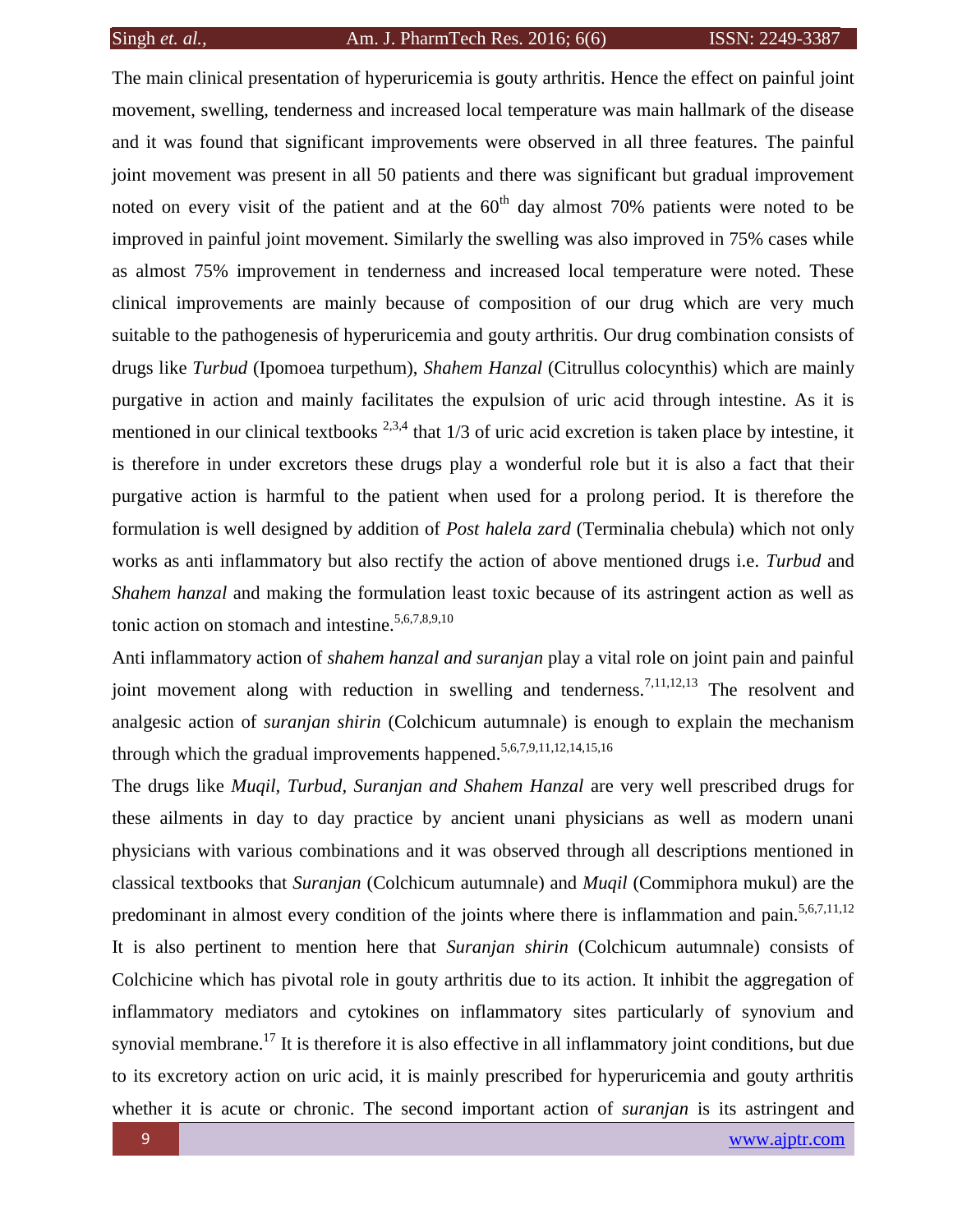resolvent action on joint which is more or less contradictory but its purgative action on intestine, astringent and resolvent action on joint make the drug wonderful. This is why the expulsion of uric acid takes place through intestine.<sup>5,6,7,9,11,12</sup>

*Muqil* is mainly a resinous substance which is mild laxative  $5, 6$  and it is not absorbed through intestinal wall but it adsorbs various toxins, lipid fragments as well as facilitates the expulsion of rotten humours and also facilitates the expulsion of excess urate crystals along with drugs like *surnjan and shahem hanzal*. A part form this *Muqil and Post halela zard* are mild diuretic 10,18,19,20 due to its cumulative action the excretion of uric acid is facilitated even through kidney.

The disease *Niqris* (Hyperuricemia and gouty arthritis) is considered a disease predominantly of phlegmatic indulgence and our formulation is very much suitable to expel out excessive accumulated abnormal phlegm and other humours responsible for such a pathognomonic state.<sup>15,21</sup> (Table 8)

Table -14 showing the only objective parameter which was serum uric acid level and it was estimated at monthly interval, the baseline serum uric acid level was  $8.6\pm1.1$  and at the  $60<sup>th</sup>$  day it was 6.6 $\pm$ 0.85, t=12.6 p>0.001 suggesting a very significant action of our formulation on serum uric acid level.

The well known action of *suranjan shirin* i.e. the expulsion of Mono sodium urate (MSU) from blood and urate crystals from joints affected and similarly the cumulative action of *Muqil, Turbud, Shahem Hanzal* make the formulation very effective to expel out the urate crystals and uric acid through intestine. It is therefore the findings are very much encouraging in the reduction of serum uric acid level. It is also important to mention here that the expulsion of uric acid level is mainly through kidney i.e. 2/3 and through intestine i.e.1/3, similarly the production of uric acid is from indigenous metabolic process i.e 2/3, and from purine rich diet i.e. 1/3 and any imbalance in production and expulsion makes hyperuricemia. During the study the patients were advised to avoid purine rich diets, encourage to take plenty of water along with our medication.<sup>3</sup>

The significant reduction in serum uric acid level is a cumulative one but the action of our formulation to inhibit the endogenous production of serum uric acid level needs further exploration with more advance study on utmost modern parameters and through interdisciplinary approach to make our formulation to be acknowledged by medical fraternity.

The safety parameters were also there to asses any concomitant toxicity on liver, therefore the liver enzymatic markers like AST, ALT, SAP were also given due regard along with this the adverse effects of drug on kidney were also kept in watch through the kidney function test i.e. Blood urea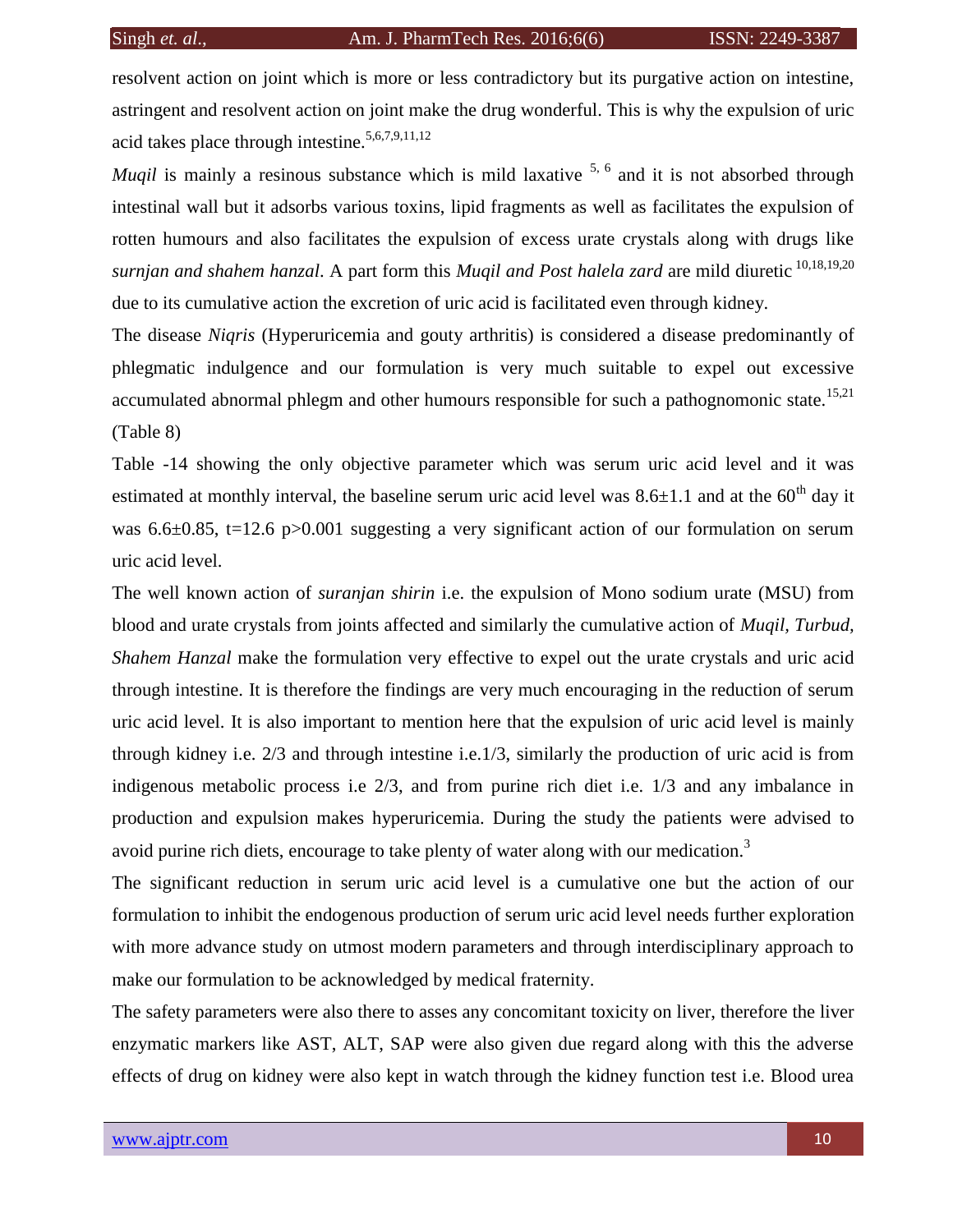and serum creatinine, it was found that there was no apparent and observable adverse effect during the study and at the end of the study. (Table-15)

Similarly the drug has no observable adverse effect on Blood corpuscles, Blood sugar, Haemoglobin therefore it is safe to use in cases of hyperuricemia and gouty arthritis**.**

# **CONCLUSION**

In view of the above the following conclusion can be inferred.

- 1. The drug is significantly effective in resolving the symptoms and signs of hyperuricemia and gouty arthritis.
- 2. Drug has significant effect on serum uric acid level.
- 3. The drug is safe to advise the patients of hyperuricemia and gouty arthritis but with care because few patients were having complaints about abdominal bloating, loose motion and nausea which was an observable side effects noted during the study in few patients, hence it should be used under medical supervision by competent *Tabeeb* (Unani Physician).
- 4. The mechanism of action of drug in the reduction of uric acid level is probably the expulsion of urate crystals through intestines, but this action of drug on production of uric acid level needs exploration. Hence the study may be conducted on large sample size and with interdisciplinary approach before drawing any final conclusion.

# REFERENCES

- 1. Anonymous.National Formulary of Unani Medicine. Part I.Urdu ed.,New Delhi:Government of India, Ministry of Health & Family welfare;1993:80.
- 2. Wortmann Rober L, Kelley William N. Kelley's Textbook of Rheumatology.7<sup>th</sup> ed.Vol.II., Pennsylvania:Elsevier Saunders;2005:1402-1426.
- 3. Longo Dan L.et al. Harrison's Principles of Internal Medicine. 18<sup>th</sup> ed. Vol II., Mc Graw Hill Companies, Inc;2012:2837-2838, 3182-3184.
- 4. Syngle Ashit, Deodhar SD. Rheumatology Principles & Practice.Ist ed.,New Delhi:JP Brothers Medical Publishers;2010:190-206.
- 5. Ghani Hakim Najmul. Khazainatul Advia. Part 1.,New Delhi: Idara Kitab ul Shifa Daryaganj;YNM:281-282, 861-862,1154-1156,1313-1314,1352-1354.
- 6. Rafeequddin Mohd. Kanzul Advia Mufrada., Aligarh: Muslim University Press; 1985: 239- 241, 311-312, 438-440,642-643,681-682.
- 7. Kabeeruddin Hakeem. Makhzanul Mufradat.Delhi: Ejaz Publishing House Daryaganj;YNM: 96, 193-194, 363-364, 547-548,590-591.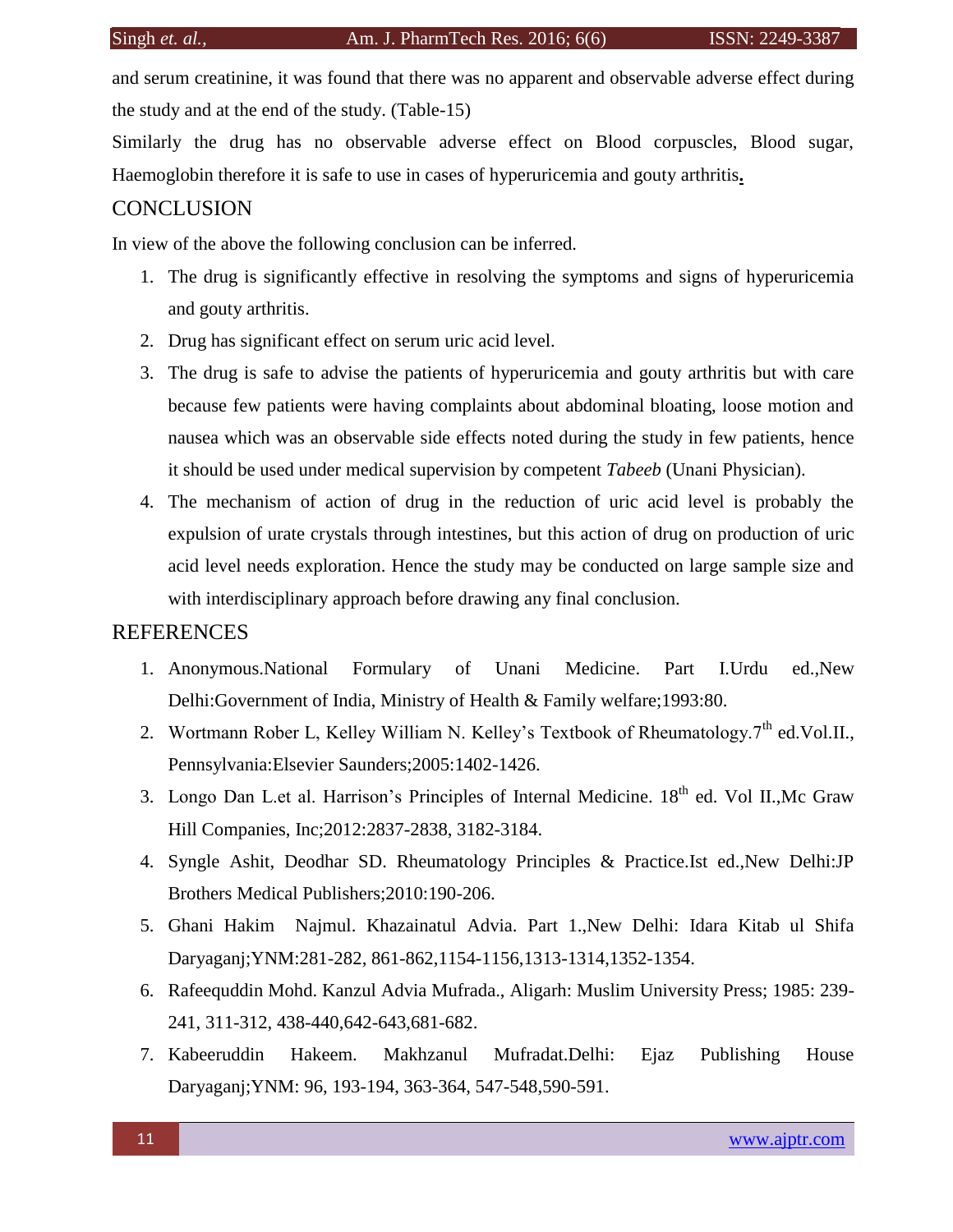- 8. Razi Abu Bakr Mohd Bin. Kitab Al Mansoori (Urdu Translation)., New Delhi: CCRUM Ministry of Health and Family Welfare, Government of India; 1991: 136,138,140, 143,148,391-394.
- 9. Anonymous. Standard Unani Medical Terminology.  $1<sup>st</sup>$  ed., New Delhi: CCRUM Department of AYUSH Ministry of Health and Family Welfare,Government of India; 2012: 290,143.
- 10. Baitar Ziyauddin Abdullah Ibn. Aljamiul Mufradat Al Advia wa Al Aghzia (Urdu Translation) Volume IV., New Delhi: CCRUM Ministry of Health and Family Welfare, Government of India; 2003:354-356, 436-439.
- 11. Hakeem Abdul. Bustanul Mufradat Jadeed.,New Delhi: Idara Kitab ul Shifa Kocha Chailan Darya Ganj; 2002:97, 193, 358-359,502-503,609.
- 12. Awan Hakeem Muzaffar Hussain. Kitabul Mufradat. 3rd ed.,Lahore: Sheikh Ghulam Ali and Sons, Kashmeeri Bazar;1960:433, 304-305,503-504,526-527.
- 13. Gupta AK, Sharma Madhu. Review of Indian Medicinal Plants. Vol 6., New Dehli: Medicinal Plants Unit ICMR; 2008:451-454
- 14. Baitar Ziyauddin Abdullah Ibn .Aljamiul Mufradat Al Advia wa Al Aghzia (Urdu Translation). Volume III.,New Delhi: CCRUM Minstry of Health and Family Welfare, Government of India; 1999: 96-98.
- 15. Kintoori Allama Ghulam Hussain. Al Qanoon Fit tib Urdu translation (Original author Ibne-Sina). Volume  $2^{nd}$  .,New Delhi: Ejaz Publishing House Kocha Chailan; 2010: 343-344,406
- 16. Azeez Hakeem Abdul. Mufradat-e-Azeezi., Lucknow: Maktaba Sahitya Mandir Press Ltd; YNM: 43-44, 56, 58, 80.
- 17. Tripathi KD. Essentials of Medical Pharmacology.  $6<sup>th</sup>$  ed., New Delhi: Jaypee Brothers Medical Publishers (P) Ltd; 2008:206-208.
- 18. Rushd Ibn Kitab ul Kulliyat (Urdu Translation). 2<sup>nd</sup> edition.,New Delhi: CCRUM Ministry of Health and Family Welfare, Government of India; 1987:.269,288,320
- 19. Kirtikar KR, Basu B.D.Indian Medicinal Plants. Vol-IInd. 2<sup>nd</sup> ed., Dehradun: International Book Distributor; 1981:1020-1023, 1147.
- 20. Chatterjee Asima, Pakrashi Satyesh Chandra.The Treatise of Indian Medicinal Plants. Vol III.,New Delhi: National Institute of Science Communication, CSIR; 1997:69-71,203-204.
- 21. Kabeeruddin Hakeem Mohd.Tarjuma-e-Kabeer (Sharah-e-Asbab wa Alamat).Part 3., Hyderabad:Hikmat Book Depot; 1916:189-191.